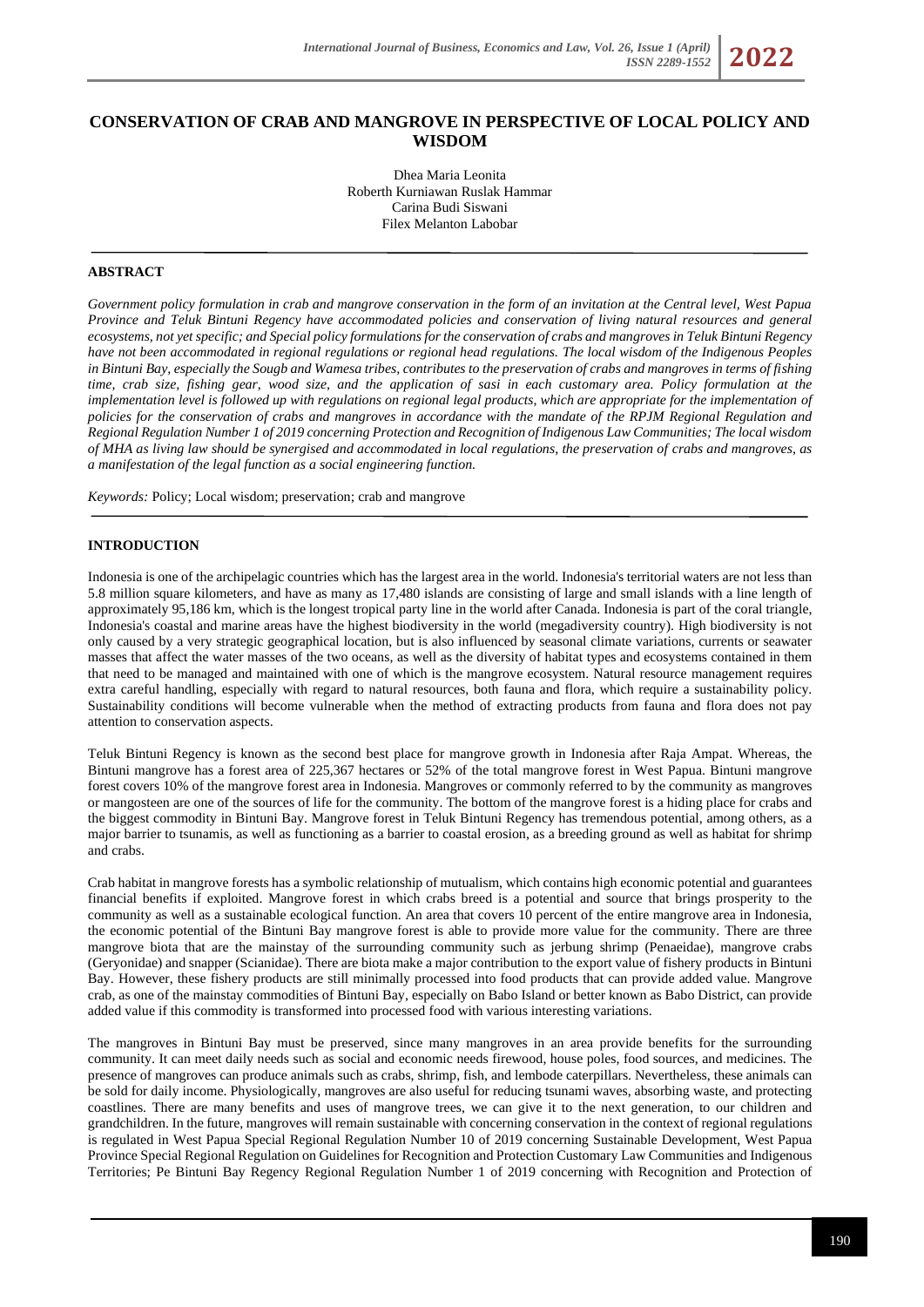

According to the fact shown that the use of mangrove forests for daily needs and even exploitation for trade, which has contributed greatly to the destruction of mangroves in Bintuni Bay as stated by Yohanes Akwan. Forest cover is greatly increasing open and degraded, then threatened with damage due to local government development policies, company activities, and developments for population. Yonadab Sraun and Hendrik Runaweri described the damage to mangrove forests as follows: the area of mangrove damage was 18,381 hectares from 438,252 hectares in the West Papua Coast. Area has the largest mangrove forest in Bintuni Bay with an area of 225,367 hectares. In Bintuni Bay, damage reached 8,553 hectares. In Bintuni Bay, forest damage was a quite large and in 1996-2000, there was sharply increase in the area of mangrove forest clearing by HPH companies and the Chip Mill and Wood Chip Industry by 14,531 Ha/year, as a result the plants/mangroves were decreasing. This also resulted in a decrease in fish production in the waters of Bintuni Bay by 76.29 tons/year. In addition to the damage to mangroves, the next focus of attention is the threat and decline of a crab population.

Crab conservation must continue to be carried out for the sustainability of crab population in the conservation area of Bintuni Bay Regency, since the crab population in Bintuni Bay Regency from time to time, with slightly decreased. The director general of aquaculture at the Ministry of Maritime Affairs and Fisheries (KKP) Slamet Soebjakto explained that the decline in crab populations was influenced by export trade to outside cities such as Jakarta, Bali and East Java. Furthermore, traded crabs are less than 1 kilo. If left unchecked, the crab population will be threatened with extinction. These facts, Slamet stated that it is very appropriate if the government stipulates the regulation of the Minister of Marine Affairs and Fisheries Number 56 of 2016 concerning to the prohibition of catching and/or releasing lobster (panulirus spp.) crabs (Scylla spp.) and small crabs (Portunus spp.) from the territory of the Republic of Indonesia " The Ministerial Regulation is to protect crab stocks in nature". The formulation of the problems in this study are as follows: (1) How far is the formulation of government policies in the conservation of crabs and mangroves? (2) How does the local wisdom of the indigenous people of the Sough tribe contribute to the conservation of crabs and mangroves?

# **LITERATURE REVIEW**

### **Local Policies and Wisdom**

Policies are a series of concepts and principles that serve as guidelines and the basis for plans in carrying out a leadership job and how to act. All policies have had been issued by the government to a community need to be observed and adapted to the local habits of the people.

Some authorities of the Government and Regional Governments have been regulated in Government Regulation Number 38 of 2007. The authorities of the Provincial Government in the Maritime Affairs and Fisheries sector are as follows:

- 1. Implementation for policies with managing marine and fish resources in the marine area under an authority of a province.
- 2. Implementation and coordination of marine spatial planning policies in accordance with a marine potential map in the marine area with the provincial authority.
- 3. Implementation and coordination of policies in the framework of management for coastal areas and small islands are including natural resources in the marine area in the province's authority.
- 4. Implementation of policies on integrated management and utilization of marine resources between regencies/cities within the province's jurisdiction.
- 
- 5. Implementing an integrated licensing policy for management and utilization of marine areas under a province authority 6. Implementation of policies in the context of empowering coastal communities between districts/citi Implementation of policies in the context of empowering coastal communities between districts/cities within any province's jurisdiction.
- 7. Implementing and coordinating the harmonization of marine research in the province's marine authority area in the context of developing marine services.
- 8. The determination of policies and arrangements for exploration, exploitation, conservation and management of marine wealth in the marine area under a province authority
- 9. The determination and implementation of coastal reclamation policies and natural disaster mitigation in coastal and marine areas within a province authority
- 10. Implementation for coordination in terms of setting the boundaries of maritime areas bordering areas between countries in sea waters within a province authority.
- 11. Implementing and coordinating about mapping for the potential of marine resources in the territorial waters in the provincial authority.
- 12. Implementation of harmonization in the management area and marine resources with a provincial authority.
- 13. Implementation of coordination for management and conservation in the specific location by germplasm in marine areas under provincial authority
- 14. Implementation of coordination of exploration, conservation, and management of the wealth of the waters of lakes, rivers, swamps and other water areas in the province.
- 15. Implementation and coordination of zoning and spatial planning for waters within the province's authority area.
- 16. Implementing and coordinating the management of water conservation areas and water rehabilitation within province's jurisdiction.
- 17. Planning, utilization of supervision, and control of marine spatial planning under provincial authority.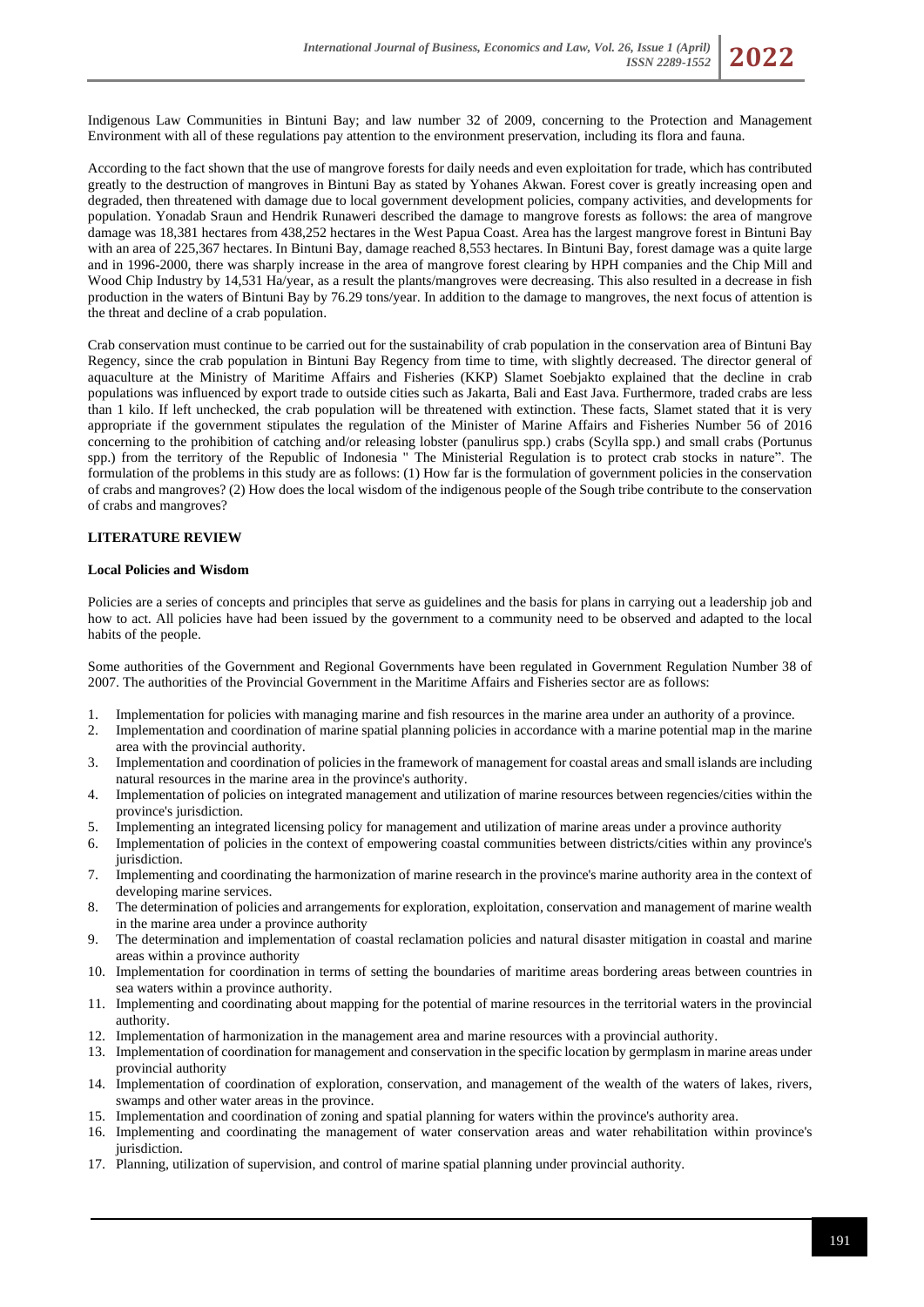18. Rehabilitation of coastal, small islands, and marine resources in the marine wealth management area within the province's authority.

An authority of the Regency area in the sea area is as far as ones third of the authority of the provincial region. Since, an authority of the province is 12 miles and the authority of the district is 4 miles.

Local wisdom is all forms of wisdom based on good values that are believed, determined and maintained continuously over a long period of time (from generation to generation) by a group of people in a certain environment or area where they live. Local wisdom was consists for two words such as local wisdom. In general, the notion of local wisdom, can be understood as local ideas that are wise, full of wisdom, good, which are embedded and followed by community members. Local wisdom is a combination of the sacred values of God's word and various existing values. Local wisdom is formed as a cultural advantage of the local community and geographical conditions in a broad sense. Wisdom and cultural products of the past that must continue to be used as a guide for life. Even though it has a local value with contained in it is considered universal. Local wisdom is a view of life and knowledge as well as various life strategies in the form of activities carried out by local communities in responding to various problems in meeting their needs. This local wisdom approach is also called traditional, indigenous or local knowledge.

Muhaimin Iskandar argued that in the life of the Indonesian people, there are social values with a form local wisdom and have become part of everyday life. Abrar Saleng stated that local wisdom is local values related to justice, equality, sustainability, exemplary, democratic, and religious values. Traditional wisdom, also means traditional knowledge, is more practical, such as knowledge of how to live well in an ecological community. In addition, any knowledge about how to maintain the life of each species as well as to maintain all life in nature itself. For this reason, there are always various rules, mostly in the form of prohibitions or taboos-about how to carry out life activities in nature, such as how to farm well, hunt well, catch fish well, cut down trees, travel and so on.

Indigenous peoples know very well when is the right time to travel long distances, open fields, go to sea to catch fish, hunt and so on. Traditional wisdom is holistic, because it involves knowledge and understanding of all life and all its relationships in the universe. Nature is a "web of life" that is wider than the sum total of its separate parts. Nature is a series of interrelated relationships with each other, furthermore understanding and knowledge of nature must be a comprehensive knowledge.

Ecologically, humans are one of the subsystems in the environmental ecosystem. Thus, humans are an integrated unit with their environment and between them a functional relationship is established in such a way. In this functional relationship, humans cannot be separated from their environment.

Humans will always depend on the environment, which is simultaneously influenced and ultimately impact to the ecosystem as a whole. Now, environmental sustainability is at a crossroads and the parties who have been considered to have caused great environmental damage are indigenous/traditional communities. However, from the results of decades of research, it is evident that what causes massive and massive environmental damage. It is not carried out by traditional communities, but by large industries and countries whose policies do not heed environmental protection.

Ridha Saleh, in his book "Ecocide: Politics of Environmental Crime and Human Rights Violations" stated that the symptoms of openly exploiting natural resources on a large scale have in fact led to acts of destruction and destruction of ecosystems, such the source of environmental life as a result of ecocide. Currently, an ecological depression is caused more by the direction of development that does not pay attention to environmental sustainability and future generations. A development of environmental awareness in the global community and the Indonesian government's awareness are existence with environment. This like as a supporter of state development have encouraged the development of environmental law regulations. From the concept of environmental management, there are various new things in the regulation of Indonesian environmental law that need to be understood together in order to support sustainable development.

The environment is understood as a unitary space with all objects, forces, conditions, and living things, including humans and their behavior, affecting nature itself, survival, and the welfare of humans and other living creatures. Furthermore, according to Law Number 23 of 1997 concerning Environmental Management, it is explained that environmental management is an integrated effort to preserve environmental functions which includes policies for structuring, utilizing, developing, maintaining, recovering, monitoring, and controlling the environment.

This provision is emphasized in Article 2 of Law Number 32 Year 2009 which stated that environmental protection and management, which a systematic and integrated effort carried out to preserve environmental functions and prevent pollution and/or environmental damage are including planning, utilization, control, maintenance, supervision, and law enforcement. Furthermore, Article 4 regulates the Scope of environmental protection and management are including planning, utilization, control, maintenance, supervision and law enforcement. Environmental management is carried out with the principle of State responsibility, the principle of sustainability, and the principle of benefit aims to realize sustainable development with environmentally sound. The objectives of environmental management are:

- a. An achievement of harmony and balance between humans and the environment
- b. The realization of Indonesian people as environmental people who have attitudes and actions to protect and foster the environment
- c. Ensuring the interests of present and future generations
- d. Achievement of environmental functions sustainability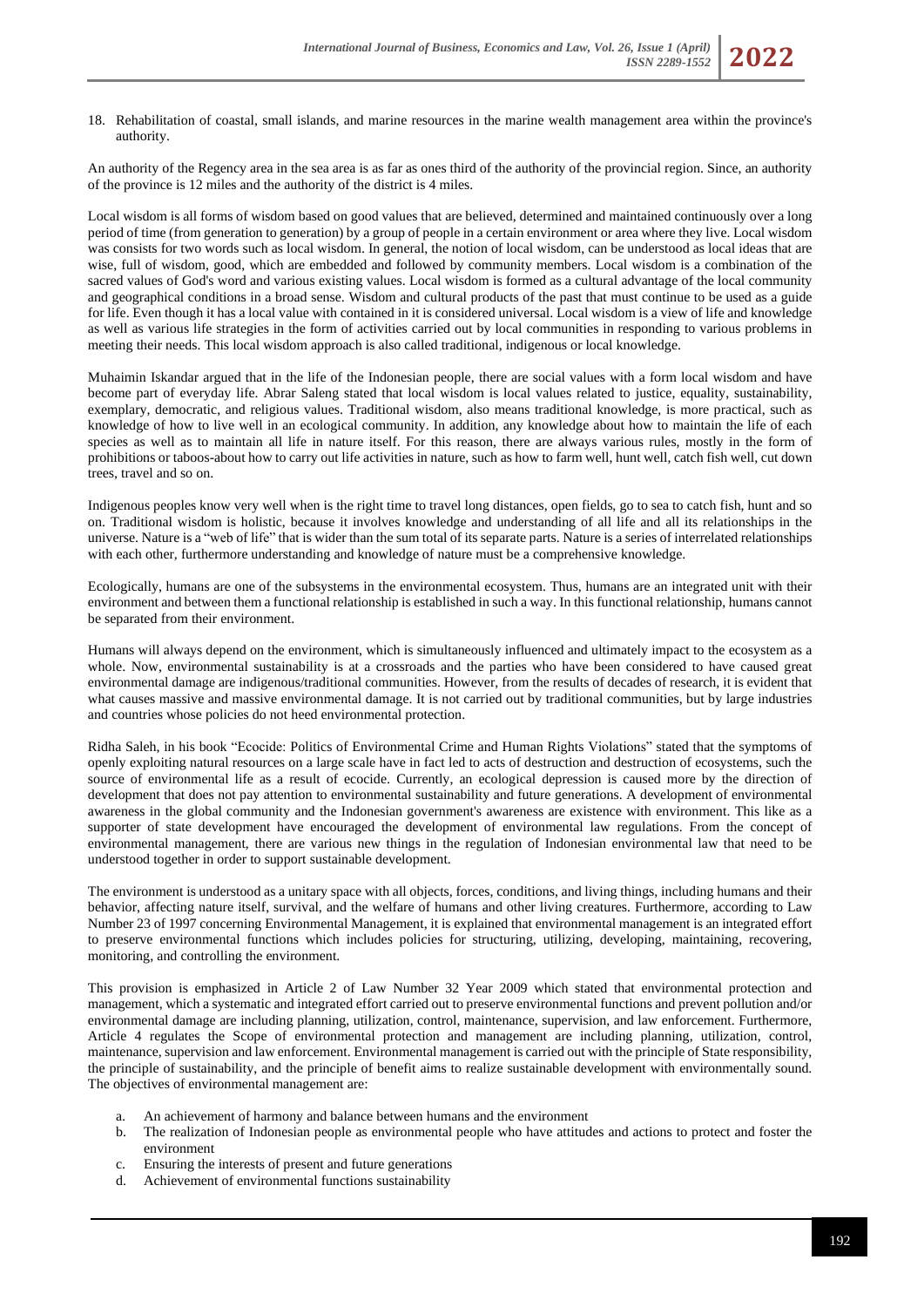#### e. Controlled bu use of resources wisely

Probably, a protection of the Unitary State of the Republic of Indonesia against with impact through any businesses and/or activities outside the territory of the State causing environmental pollution and/or destruction.

Environmental management is not solely the responsibility from a government, a private sector, and the community also have a very important role in implementing environmental management policies. Everyone has the right and obligation to participate in environmental management. In addition, the preservation of environmental functions can be achieved. Maman Djumantri stated in general it can be said about "development is the process of managing natural resources and an environment to meet human needs in order to live in physical and spiritual prosperity". A process and method of implementation, the ultimate goal of development is social welfare (both physically and mentally) for all Indonesian peoples. If development is aimed at all Indonesian people, it should also include traditional or indigenous peoples who are scattered, isolated and marginalized. In order to meet the needs of human life, they will take advantage of what is available around their environment, for that humans will try to adapt in order to give birth to balance and order in society and the environment. This is an enactment for a social control system in the form of norms & laws (customs) with a product of society. In the group of indigenous peoples of Indonesia or known as the customary law community and the norms/laws that apply in this customary community are known as customary law.

The rules of behavior that become many habits of a customary law community in their development become customary law norms. Customary law to be called with law must contain certain sanctions, either in the form of physical sanctions or other fines.

One of the important events related to the recognition and strengthening of indigenous and tribal peoples departed from the results of the Earth Summit in Rio de Janeiro in 1992 with the issuance of the Rio Declaration on Environment and Development (1992). Principle 22 stated that indigenous and tribal peoples have an important role in environmental management and development because of their traditional knowledge and practices. Therefore, a state must fully recognize and support its entities, cultures and interests to provide opportunities and to actively participate in the achievement of sustainable development.

An existence of indigenous peoples by the state in Article 18B paragraph (2) of the 1945 Constitution which reads "The stated that any recognizes and respects customary law community units and their traditional rights". Furthermore, this provision also provides limitations as a condition for recognition and respect, such as long as the customary law community is still alive and in accordance with the continuous for community development.

In relation to the utilization and management of natural resources and environmental sustainability, these indigenous peoples with their local knowledge (indigenous knowledge), with the power to hold customary law, spiritual abilities and their religion. There are actually wiser than other communities. Additionally, local knowledge known as local wisdom grows and develops in the community as knowledge that is passed down from generation to generation as part of environmental adaptation.

The juridical acknowledgment of an existence with customary law communities along with local wisdom and their rights can be seen in Article 1 paragraph 30 of Law Number 32 of 2009, which stated that local wisdom is noble values that apply in the living order of the community to, among other things, protect and manage the environment live sustainably. Furthermore, in Article 67 paragraph (1b) of Law Number 41 of 1999 concerning about forestry, it was stated that customary law communities are recognized as having the right to carry out forest management activities based on applicable customary law and not contradicting the law. Article 6 paragraph (2) of Law Number 31 of 2004 concerning with fisheries stated that fishery management for the benefit of fishing and fish cultivation must consider community participation. Coastal areas and small islands, the government recognizes, respects, and protects the rights of indigenous peoples, traditional communities and local wisdom over coastal areas and small islands. They have been used for generations as a reference in the management of coastal areas and small islands sustainable.

The knowledge of indigenous peoples in natural resource management systems is extraordinary (showing a high level of knowledge) and very close to nature. In fact, the traditional environmental management system has proven to have an important value in maintaining and preserving the environment, including in the social and economic context, especially for indigenous peoples whose lives are highly dependent on fishery and agricultural products. In relation to the utilization, use and management of environmental resources and environmental protection. These indigenous peoples with their local knowledge/wisdom, the power to uphold their customary law, spiritual abilities, and the religion they follow. There are actually wiser than others. Indigenous peoples must be positioned as an integral part in the development process. It is means, an active participation of indigenous peoples must be responded positively by a government. Indigenous peoples must be given the freedom to be creative according to their potential, and balance. Development policies must be integrated while still being based on indigenous peoples who have customary law, as part of the national legal system that deserves to be acknowledged. An existence of indigenous peoples as part of the Unitary State of the Republic of Indonesia whose rights and customary law system are recognized, including the natural wealth in their territory. For this reason, indigenous peoples need to be given an opportunity to manage and take advantage with the natural resources in their territory in accordance with their local wisdom.

### **Crab Preservation**

Preservation is an effort to make something remain forever unchanged, which is carried out continuously, directed and integrated, in order to realize certain goals in the aspect of human stabilization, as well as activities to reflect one's dynamics. Mangrove crab (Scylla serrata) is one of the resources in the mangrove ecosystem that can be used for sylvofishery cultivation. This utilization is an alternative livelihood for local residents within the KNP area. Since, they can meet their daily needs without destroying the mangrove forest.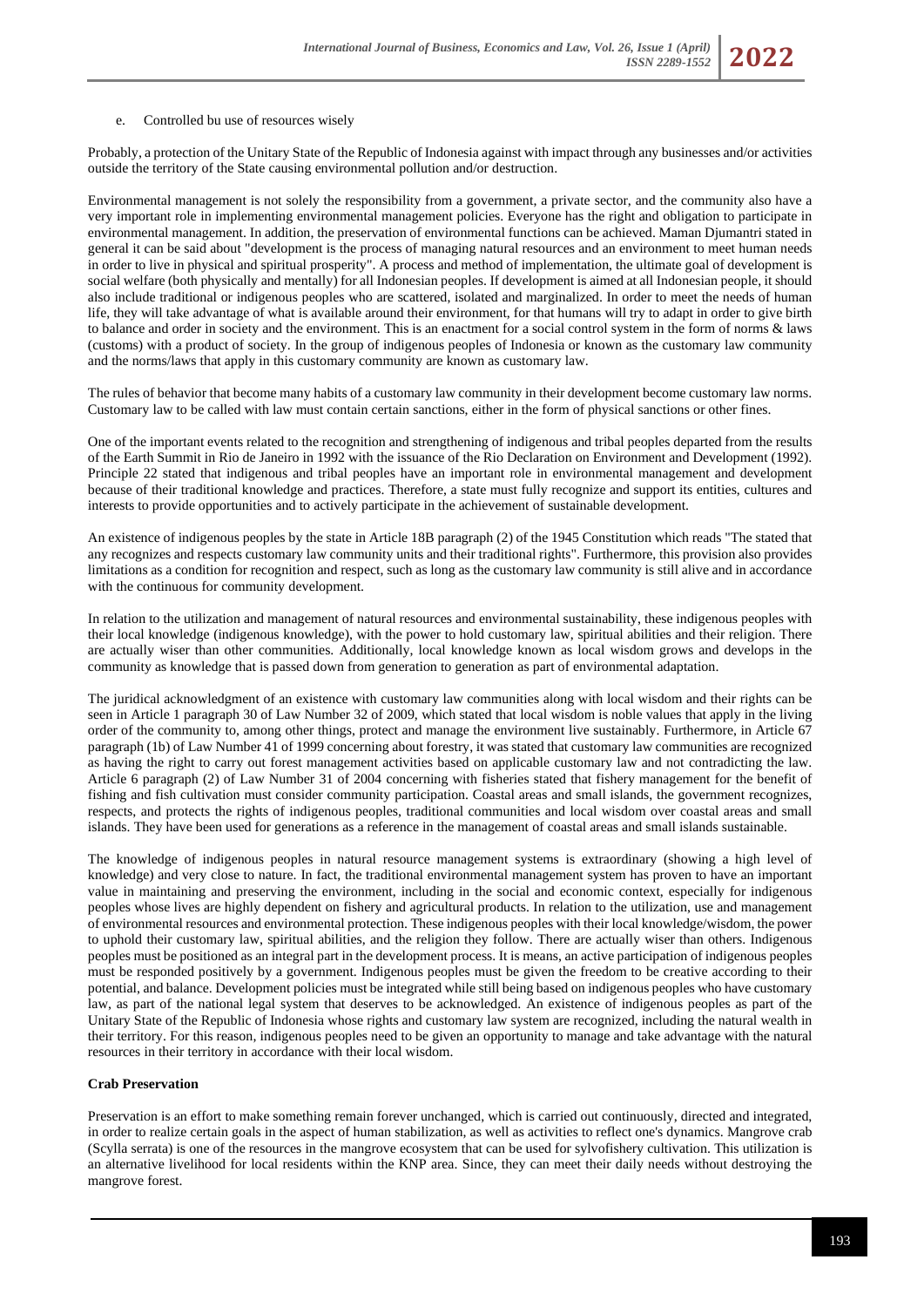

Various regulations have been conveyed from the entire coastal community regarding a level of forest damage. Since, many more various improvement efforts have been carried out by various parties starting from the government, community, and institutions engaged in the environment and the emergence of the Regulation of the Minister of Environment and Forestry of the Republic of Indonesia Number: P 83 /MENLHK/SEKJEN/KUM.1/10/2016 concerning Social Forestry with one of the schemes being Village Forests. This context of empowering communities in and around forests and realizing fair and sustainable forest management, state forests can be managed for village welfare through village forest. This is motivated by problems that occur, such as economic problems, community welfare, and access to the use of forest products which are still limited. Utilization of non-timber forest products (NTFPs), especially aquatic products, such as mangrove crabs. It is still being carried out with alternatives that do not pay attention to conservation so that mangrove crabs can be harvested safely. The fishing gear system is not environmentally friendly and does not pay attention to the size of the crab when it is caught. An existence of people living in villages around coastal village forests will certainly affect to the level of preservation of mangrove crabs in the area or vice versa. The villages around the coastal village forest even more affect to the seasonal income of some crab fishermen.

### **Mangrove Conservation**

Mangroves are tropical and subtropical forest types that grow along beaches and rivers that are protected by forming formations along the coast that live from a combination of land and sea. An existence of mangroves which includes trees and shrubs belonging to 8 families and consisting of 12 generations of flowering plants is very important in resource management in most parts of Indonesia. The most important function of mangroves for coastal areas is as a liaison and balance between land and sea ecosystems. Mangrove forest is a provider of high biodiversity and has a function to support life.

Mangrove forest is also known as tidal forest, coastal woodland, vloedbosschen, and brackish forest. Mangroves are scattered throughout the tropical and subtropical oceans, only growing on beaches protected from waves.

Mangrove roots have a function to protect the land from waves and sea water seepage not only that mangrove wood has a good function to be used as building material, charcoal, paper raw materials, also used for other wood industries and craft. Indonesian people, especially people living on the coast in an area where mangroves grow. However, due to a lack of knowledge about the function of mangroves and their benefits from the government and the community. Mangroves are only seen as trees without seeing their uses, the trees are simply cut down to be used for various needs.

Mangroves in Indonesia grow and spread almost along the coast, but are only concentrated in the coastal areas of large islands, such as Sumatra Island, Kalimantan Island, Sulawesi Island, Halmahera Island, Java Island and Papua Island. On these large islands, there are large rivers and generally in the estuary areas with deltas of various shapes and sizes. A condition of the delta area contributes to the growth and development of mangrove forests in coastal areas, even though their thickness reaches tens of kilometers inland. Meanwhile, on small islands or in island groups, such as the Tanimbar Islands, Aru Islands, Kei Islands, Natuna Islands and Riau Islands, mangrove forests grow like thin clumps with a simple structure and are often single stands. As a natural resource found in coastal areas, mangrove forests have a strategic function as primary producers that are able to support and stabilize terrestrial and aquatic ecosystems around them. These functions are include providing food, shelter and laying eggs, as well as a place to live for aquatic organisms that live in the vicinity.

### **Settings about Mangroves**

Mangrove ecosystems are coastal wetland resources and life support systems as well as natural resources with very high value. Therefore, they need to be protected, conserved, and used sustainably for the welfare of the community. In the context of implementing community forest conservation, a government made collaboration together with PT. Perum Perhutani has developed a silvofishery pattern or an intercropping forest with fisheries. It has been successfully developed in mangrove forests in Subang, Purwakarta and Indramayu. This intercropping pattern turned out to be very profitable from the local economic, social, and ecological point of view.

Mangroves are maintained and some community have many benefits socially, economically, and environmentally. In principle, it can also be applied to people's ponds throughout Indonesia with intensive guidance from the local forestry and fisheries service. Many of the community members are finally aware and want to plant mangroves, especially if they feel it has something to do with the fish they get, or other benefits. For instance, people of Sinjai, South Sulawesi succeeded in planting, and maintaining mangroves. There was a link between mangrove conservation and their catch of fish. People of Eretan Wetan Village, Indramayu, was started planting mangroves after their land was eroded by the waves. Since, they are believed that mangroves could withstand the onslaught of sea waves. People in Jakarta want to plant mangroves in the Angke Kapuk wildlife sanctuary, since believe in its function as a bird habitat and microclimate stability.

#### **Benefits and Preservation**

Mangrove forest areas in Indonesia are divided into production forests, national plants, wildlife reserves, nature reserves, and protected forests. Currently, management is the responsibility and authority of the forestry department, while non-mangrove areas located or planted by the community on community-owned land are called with community forests. On emergent land overgrown with mangroves, of course, it is the authority and responsibility of the local government. In the context of mangrove management, all parties continue to pay attention to the applicable laws and regulations, both in the fields of forestry, fisheries, and the environment.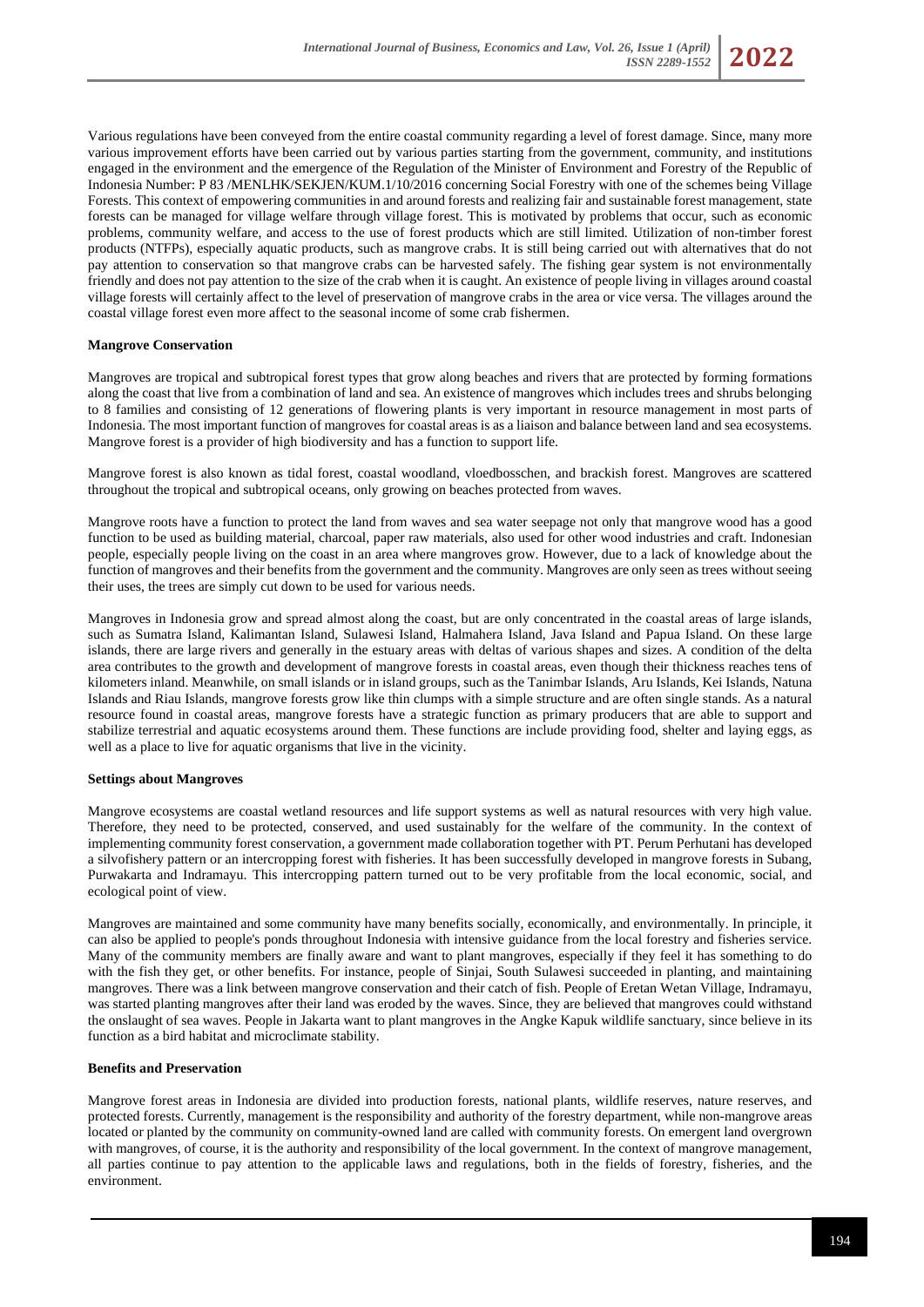### **RESEARCH METHODS**

This research was conducted in Bintuni District, Teluk Bintuni Regency, December 1-30, 2021. Respondents for Government policy issues in regulations that have an impact on the preservation of crabs and mangroves are local government officials, such as Regional Secretary, Head of Forestry Service, Head of Environment Service, Head of Fisheries Service , Head of the Department of Industry and Trade, SMEs, and Crab Fishermen. As for the issue of Local Wisdom that contributes to the preservation of crabs and mangroves, the respondents are 7 (seven) Sough tribal officials.

The types of data in this research study are qualitative data and quantitative data. Qualitative data is data with expressed in the form of a narrative that has meaning. While, quantitative data is a type of data in the form of numeric, can be measured or calculated directly as numbers or numbers. Data sources are primary data and secondary data. Primary data sources are data obtained directly from respondents. Meanwhile, secondary data sources are already available. Furthermore, secondary data is divided into primary legal materials, secondary legal materials, and tertiary legal materials. Primary legal materials are consist of legislation, jurisprudence and others; secondary legal materials consist of books, draft laws, and others. Tertiary legal materials are consist of dictionaries and others.

This research is a legal research using a normative juridical approach. Field research conducted through interviews with government and customary officials is an effort to obtain data regarding Government Policies in Regulations that have an impact on Crab Conservation in Mangrove Forests and Local Wisdom in synergy with Mangrove Forest Preservation Policies. This research is normative law research with requires data, both primary data originating from respondents and secondary data originating mainly from "legal materials". A primary data needed is in the form of information related to policies and local wisdom regarding the conservation of crabs and mangroves. The sampling technique was used to determine the respondents of this research is using purposive sampling technique. Legal materials as the main source of secondary data for this research consist of primary legal materials (applicable laws and regulations related to spatial planning principles); secondary legal materials (literature that explains primary legal materials), and tertiary legal materials (legal dictionaries, encyclopedias, and others). To obtain primary data from respondents, such as government officials and traditional leaders/tribal leaders as many as 15 (fifteen) people, as follows: three people from the sough tribe; person. This study also uses the interview method, with a guide of questions that have been prepared, then deepened. Meanwhile, to obtain secondary data, through document study. The analytical technique used is descriptive qualitative, such as the processing and analysis of qualitative data, the processing and analysis are includes: data reduction; simplification and presentation of data; verification of research results and conclusions.

#### **RESULTS**

#### **Local Government Policy on Preservation Crab and Mangroves, Policies in laws and regulations**

Local government policies in the preservation of natural resources are including crabs and mangroves, which have been stated in national policies as stated in Law Number 5 of 1990 concerning Conservation of Biological Natural Resources and Their Ecosystems. It is stated that Indonesia's living natural resources and their ecosystems have a position and role important for life. This is the gift of God Almighty, therefore it needs to be managed and utilized in a sustainable, harmonious, harmonious and balanced manner for the welfare of the Indonesian people in particular and mankind. In general, both now and in the future; that the elements of living natural resources and their ecosystems. There are basically interdependent with each other and influence each other, since a damage and extinction for one element will result in the disruption of the ecosystem; that in order to maintain that the utilization of living natural resources can take place in the best possible way, it is necessary to take conservation measures that living natural resources and their ecosystems are always maintained and able to achieve balance and attached to development itself.

In Article 5 and Article 13 of Law Number 5 of 1990, it is stated that:

- 1. Conservation of living natural resources and their ecosystems is carried out through the following activities with protection of life supports systems;
- 2. Preservation of the diversity for plant and animal species and their ecosystems;
- 3. Sustainable use of living natural resources and their ecosystems.

Preservation of plant and animal species is carried out inside and outside the nature reserve area. Preservation is by allowing the population of all types of plants and animals to remain balanced according to natural processes in their habitat.

Preservation of plant and animal species outside the nature reserve area is carried out by maintaining and breeding plant and animal species to avoid the danger of extinction.

A regard to the prohibition regulated in Article 21 of Law Number 5 of 1990 states that:

- 1. Everyone is prohibited from:
- 1. taking, cutting, possessing, destroying, destroying, maintaining, transporting, and trading protected plants or parts thereof, alive or dead;
- 2. Removing protected with plants or parts thereof, alive or dead from one place in Indonesia to another place inside or outside Indonesia.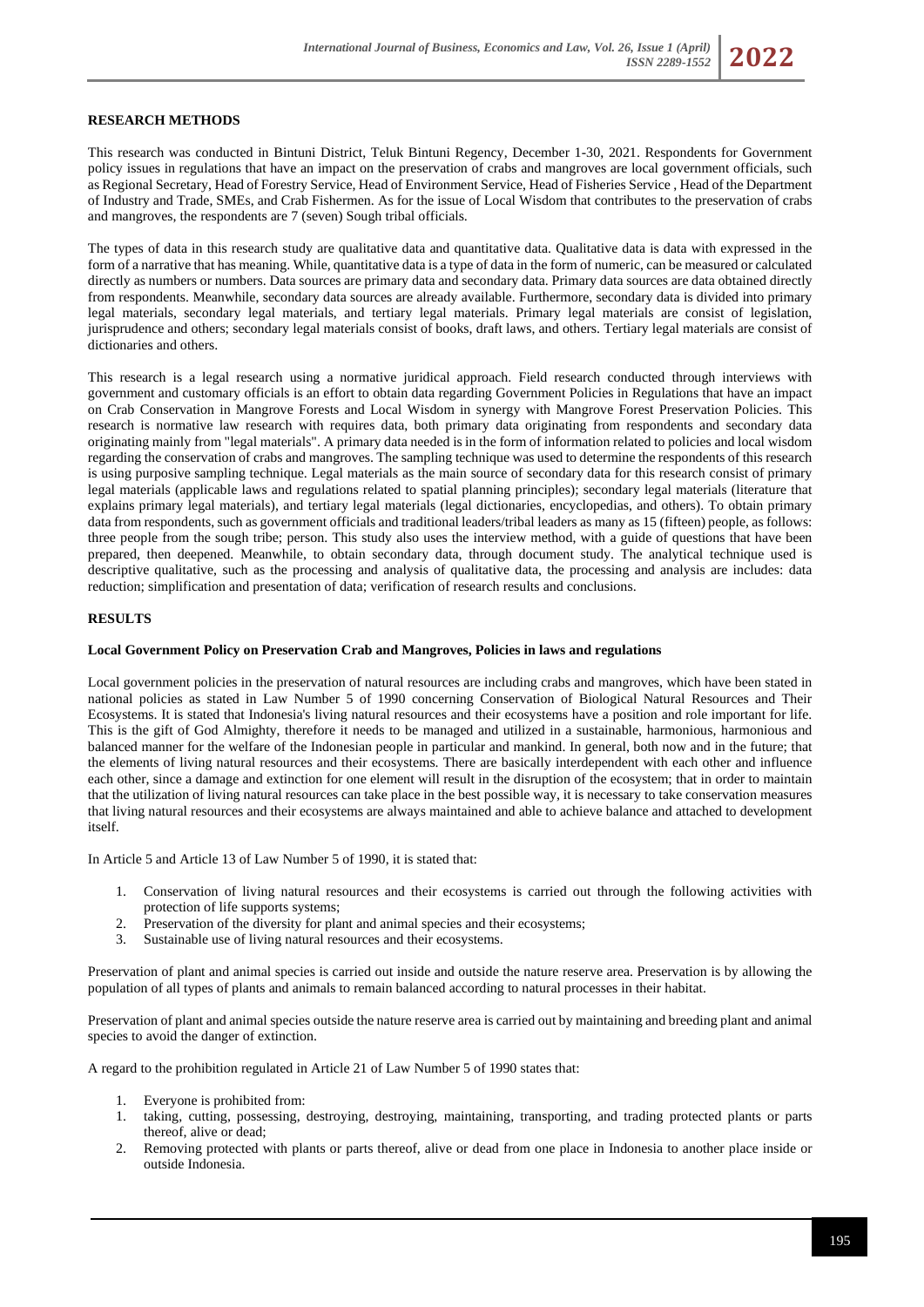Everyone is prohibited from:

- 1. Catch, injure, kill, keep, possess, maintain, transport, and trade protected animals alive;
- 2. Store, possess, maintain, transport, and trade protected animals that are dead;<br>3. Releasing protected animals from one place in Indonesia to another place insi
- Releasing protected animals from one place in Indonesia to another place inside or outside Indonesia;
- 4. Trade, keep or own the skin, body, or other parts of protected animals or goods made from these parts or release them from one place in Indonesia to another inside or outside Indonesia;
- 5. Take, damage, destroy, trade, store or possess eggs and or nests of protected animals.

An exception to the prohibition, regulated in Article 22 of Law Number 5 of 1990, stated that:

- 1. Exceptions to the prohibition as referred to in Article 21 can only be made for the purposes of research, science, and or rescue of a relevant plant and animal species.
- 2. The rescue as referred to in paragraph (1) is the giving or exchanging for plant and animal species to other parties abroad with the permission of government.
- 3. Exceptions from the prohibition on capturing, injuring, and killing protected animals can also be made in the event that for some reason with protected by animals endanger human life.

In the Teluk Bintuni Regency Regional Regulation Number 1 of 2019 concerning Recognition and Protection of Indigenous Law Communities in Teluk Bintuni Regency (Regional Gazette of 2019 Number 1) promulgated on February 25, 2019, Chapter X Management and Utilization of Natural Resources is described in Article 20 (1) The management and utilization of natural resources is carried out in a fair and sustainable manner; (2) The management and utilization of natural resources respects the local wisdom of the Customary Law community; (3) The management and utilization of natural resources takes into account the traditional rights of indigenous peoples; (4) The management and utilization as referred to in Paragraph (1) shall provide the maximum benefit for the welfare and sustainability of the Indigenous Law Community and the environment.

Various regulations regarding to the preservation of biological natural resources and ecosystems, flora and fauna in Teluk Bintuni Regency. It has not been formulated in regional legal products due to authority factors.

### **Crab Conservation Policy (Scylla spp)**

The concretization of conservation policies, especially regarding crabs (Scylla Spp.) is contained in the Regulation of the Minister of Marine Affairs and Fisheries of the Republic of Indonesia Number 17 of 2021 concerning Management of Lobster (Panulirus Spp.), Crab (Scylla Spp.), and Rajungan (Portunus Spp.) from Territory of the Republic of Indonesia.

Article 8 stated that paragraph (1) Catching, trafficking, and/or releasing crabs (Scylla spp.) with the harmonized system code 0306.33.00 for consumption purposes in or from the territory of the Republic of Indonesia can only be carried out with the following provisions:

- a. It is not in a state of egg-laying visible on the outer abdomen;
- b. Carapace width above 12 (twelve) centimeters or weight above 150 (one hundred and fifty) grams per head; and
- c. Catching shall be carried out using passive and environmentally friendly fishing gear in accordance with the provisions of laws and regulations.

Exceptions are contained in Article 8 paragraph (2) Provisions for catching crabs (Scylla spp.) as referred to in paragraph (1) are excluded for the following activities such as: a. implementation of education, research and development, assessment, and/or application; b. seeding, and/or application within the territory of the Republic of Indonesia. Furthermore, Article 14 stated that: the method of measuring and catching can only be carried out with a provisions of the Minister of Marine Affairs and Fisheries as listed in the Appendix which is an integral part of this Ministerial Regulation.

Article 18 Regulation of the Minister of Maritime Affairs and Fisheries of the Republic of Indonesia Number 17/Permen-Kp/2021 regulates the following prohibitions:

- a. Everyone is prohibited from releasing Lobster Seed (puerulus) outside a territory of the Republic of Indonesia.
- b. Everyone is prohibited from catching Lobster Bening Seeds (puerulus) that are not in accordance with the designation as referred to in Article 2 paragraph (1).
- c. Everyone is prohibited from catching lobster (Panulirus spp.) above the size of the Lobster Bening Seed (puerulus) up to 150 (one hundred and fifty) grams for sand lobster and up to 200 (two hundred) grams for Pearl lobster.

### **Everyone is prohibited with:**

- a. Traffic in lobster seeds in conditions that are not in accordance with the provisions as referred to in Article 6;
- b. Catch and/or release lobster (Panulirus spp.), in conditions that are not in accordance with the provisions as referred to in Article 7;
- c. Catch, traffic, and/or release crabs (Scylla spp.) in conditions that are not in accordance with the provisions as referred to in Article 8 to Article 10; and
- d. Catch up, traffic, and/or release crabs (Portunus spp.) in conditions that are not in accordance with the provisions as referred to in Article 11 to Article 13.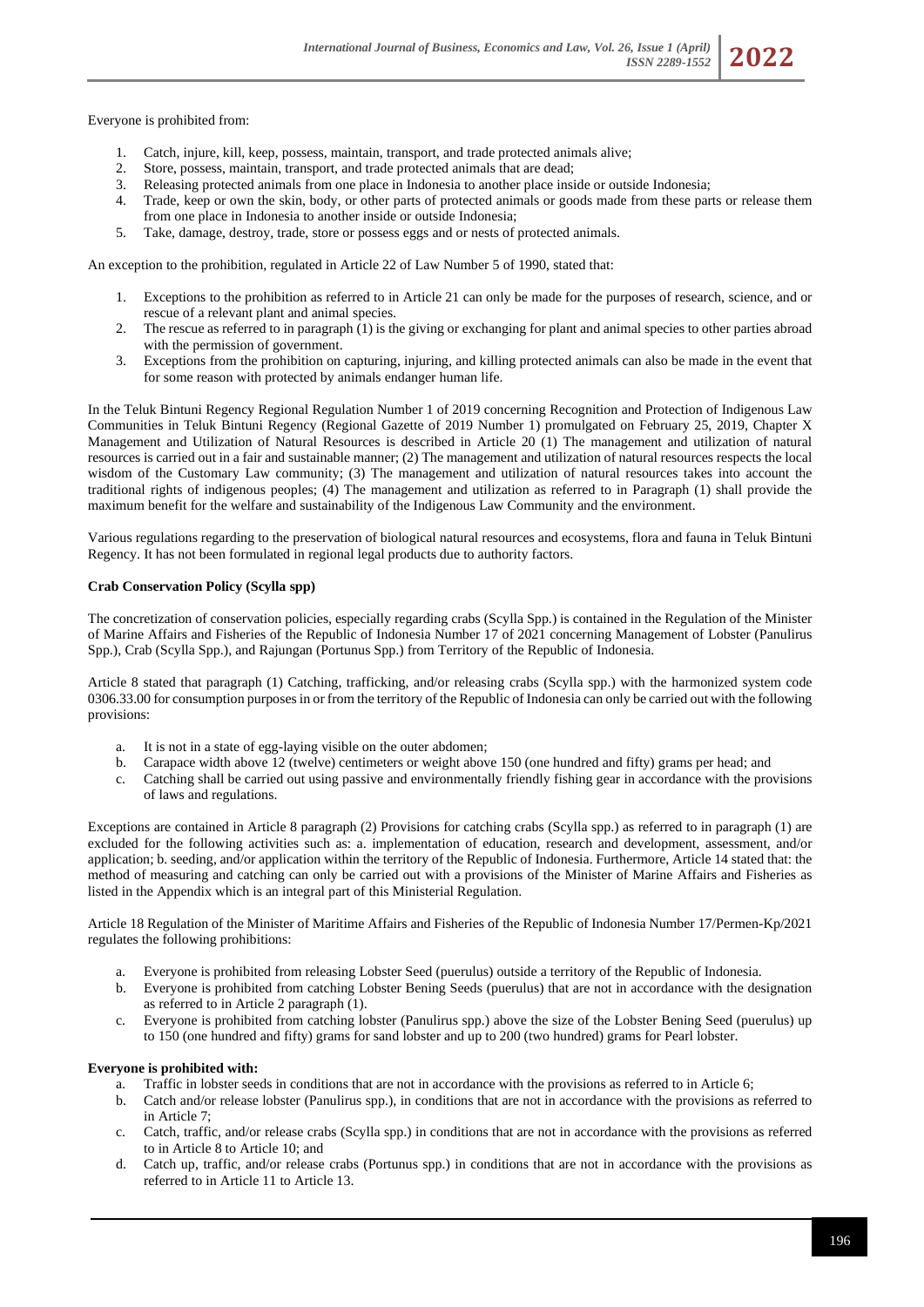Supervision in article 17 of the implementation of the Regulation of the Minister of Maritime Affairs and Fisheries of the Republic of Indonesia Number 17/Permen-Kp/2021 is as follows:

- a. Monitoring of commodities of Lobster Seed (puerulus), Lobster Seed, lobster (Panulirus spp.), crab (Scylla spp.), and crab (Portunus spp.) at fish quarantine installations and/or at entry and/or exit points is carried out by the agency. Which carries out duties in the field of fish quarantine.
- b. Further provisions regarding supervision procedures as referred to in paragraph (1) shall be stipulated by the head of the agency carrying out duties in the field of fish quarantine.

Article 20 states, At the time this Ministerial Regulation comes into force, the Minister of Marine Affairs and Fisheries Regulation Number 12/PERMEN-KP/2020 concerning Management of Lobster (Panurilus spp.), Crab (Scylla spp.), and Rajungan (Portunus spp.) in Country Territory

Republic of Indonesia (State Gazette of the Republic of Indonesia of 2020 Number 454), is revoked and declared invalid. Furthermore, the method of measuring crabs is regulated in the Appendix as shown in the image below:



**Picture 1: How to Measure Crabs (***Scylla* **spp.),**

Crab in Teluk Bintuni Regency is an export commodity, the procedures for catching and releasing crabs have not been regulated in regional legal products. Nevertheless, customary law communities, fishermen and business actors in their activities refer to the Regulation of the Minister of Maritime Affairs and Fisheries of the Republic of Indonesia Number 17/Permen-Kp/2021, which has regulated the Prohibition of Catching and/or Releasing Lobster (Panulirus Spp.), Crab (Scylla Spp.). Indigenous peoples who catch crabs, or fishermen who catch crabs with the permission of ulayat rights holders; sell to collectors. There are even fishery entrepreneurs who carry out fishing activities with the permission of the ulayat holders and the government.

As the results of interviews with Indigenous Law Community respondents stated that so far the fishing and selling activities of fishermen (both customary rights holders and local fishermen). They have occurred according to a long-standing tradition, such as indigenous peoples who catch crabs, or fishermen who catch crabs with the permission of the stakeholders. Customary rights; sell to collectors. There are even fishery entrepreneurs who carry out fishing activities with the permission of the ulayat holders and the government.

With regard to the policy of the Regional Government in providing protection to crabs (Scylla Spp.) that specifically the Bintuni Bay Regency government. It has not issued by regulations governing crabs, general matters of conservation, and protection. In general, it has been regulated in the Medium Development Plan, which is being revised in the end of 2021. Basically, it was stated that in the context of protecting natural resources, flora and fauna including marine biota, based on the principle of sustainability. In addition to the RPJM Perda, regional policies are regulated in Regional Regulation Number 4 of 2012 concerning Regional Spatial Planning.

The follow-up to the policy is handled by the agency that has the authority, such the Department of Marine Affairs and Fisheries. The crucial problem is an ineffective supervision of the capture and sale of crabs (Scylla Spp.). Due to an authority that used to be in the districts/cities, since Law number 23 of 2014 concerning Regional Government was transferred to the Provincial Government, while the Provincial Marine and Fisheries Service West Papua, is limited to human resources, facilities and infrastructure for supervision.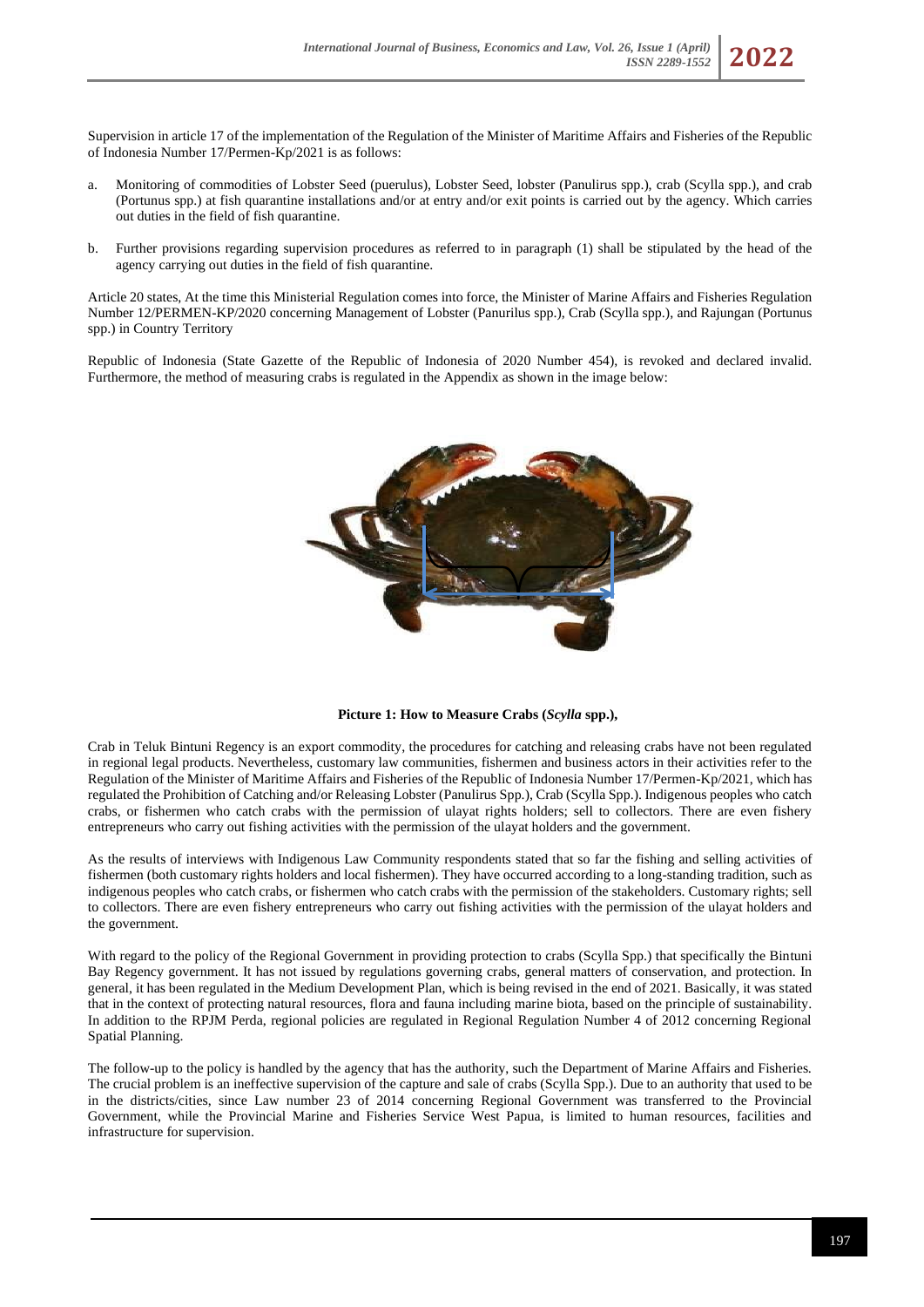A Head of the Department of Industry, Trade, and small business micro said the same thing that due to the transfer of maritime and fishery authority from the district to the province. This any consequences were not fostered and there was no empowerment from the technical agency of the Bintuni Bay district because it was outside the authority.

The conservation of mangrove crabs (Scylla sp.) in Teluk Bintuni Regency, especially the Sougb and Wamesa tribes in the Manimeri district, is carried out by:

### **Prohibition at certain locations and for a certain time (sasi)**

In this case, environmentally friendly fishing methods, including traps, and tongs. This cannot use tuba roots which have an impact on the death of biota. Granting permits to fishermen on a limited basis, in the sense that the tribal chief grants permission by paying a certain fee, and when after catching crabs, the amount of crab gain is calculated according to the number of crabs caught.

### **Local Wisdom Contributing to the Conservation of Crab and Mangroves**

Nika Halida Hashina local wisdom is local ideas that wise, full of wisdom and good values. There are embedded in the community and followed by a community. Local wisdom can also be understood as local knowledge that is passed down from generation to generation and agreed to be implemented together. The form of local wisdom can be in the form of values and norms, traditional beliefs or myths, rituals, customs, arts, literary works, symbols, and regulations. Local wisdom is based on ethics and values in social life, which are considered as the result of past culture, but are still widely used as a reference in the management of natural resources and an environment.

Crab seekers who do a lot of activities in the mangrove forest are very concerned about this belief for their safety when doing their work. The prohibition for crab seekers from Wamesa is a ban on eating crabs for boys who are less than 7 (seven) years old. If this is violated, the child who eats the crab will be sick with heat until foam comes out of his mouth. The foam that comes out is considered like the foam on crabs. By the Wamesa tribe, this disease is called by inamuri. This prohibition on eating crabs also applies to breastfeeding mothers, because it is feared that the disease will be transmitted through the milk of mothers who eat crab meat. Furthermore, the prohibition that applies to both boys and girls is eating crabs that are molting (shell). If this prohibition is violated, the child will cry easily.

Another habit of crab seekers from the Wamesa tribe is in the hole where the crabs hide. Generally, there is a pair of crabs. Some of them took all the crabs, but some only took the big crabs and left the small ones in the hope that one day the crabs will be taken when they are big.

In this context, local wisdom is used as a guide to meet the needs of residents from nature in a good and non-destructive manner. This understanding is in line with the notion of local wisdom according to Law Number 32 of 2009 concerning Environmental Protection and Management. In the law, it is emphasized that local wisdom is noble values that apply in the life of the community to protect and manage environment in a sustainable manner.

In Article 1 number 21 about the Special Regional Regulation Number 9 of 2019, which is concerning guidelines for the recognition, protection, empowerment of Indigenous Law Communities and Indigenous Territories in West Papua Province. It is stated that a local wisdom like a noble value that applies in the way of life of Indigenous Law Communities, among others, to protect and manage environment in a sustainable manner.

Local wisdom that contributes to the preservation of crabs and mangroves in Bintuni Bay, which is limited to two tribes, such as the Sougb and Wamesa tribes. Overall, the indigenous tribes in Bintuni Bay Regency consist of 7 (seven) tribes, such as the Sougb, Wamesa, Kuri, Irarutu, Moskona, Sebyar, Sumuri. The choice of the Sougb and Wamesa tribes was because researchers were able to reach these two tribes, due to time and cost constraints, includes:

- 1. Local wisdom of the Sougb Tribe
- 2. Local wisdom of the Wamesa Tribe

A Sougb tribe inhabits the mainland, mostly in the interior, while the coast is only an area where mangroves grow along rivers such as the Wasian River. This borders of the Sebyar tribe to the West to the mouth of Bintuni Tirasai River, Sumberi, Anakasi, Temamari, Manimeri. Meanwhile, the area where there are crabs is in the coastal area, which is controlled by the Yettu and Iba clans. In reality, because the traditional territory of the Sougb tribe is more inland which does not have mangrove forests and crab habitats, but the local wisdom possessed by the Sougb community is:

- a. The fishing of crabs and mangroves for daily needs by members of the Sougb community is free of charge, except for trading.
- b. Outsiders who want to catch crabs and cut mangroves with a diameter of 30 cm for trading purposes must pay a permit fee before catching crabs (amuhi), and after completion the number of crab catches will be recalculated, and paid 15 thousand per head.
- c. In catching, it is prohibited to use toxic materials such as tuba roots
- d. The size of a crab taken for the male (Amuhi Akiji) weighs 7 ounces until 1 kg; while the female (Amuhi Akita) weighs 1-1.5 kg.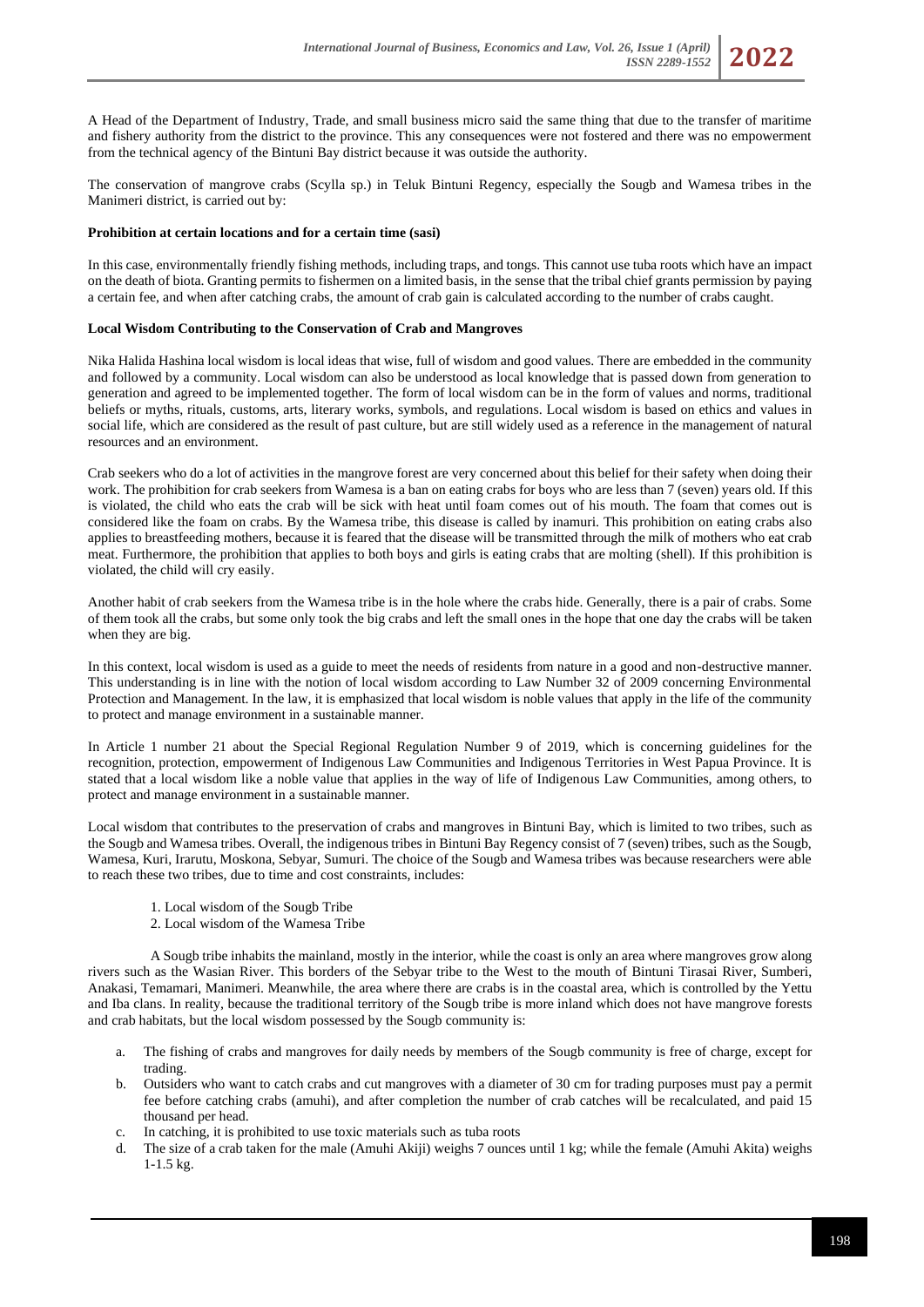- e. Permits to catch crabs and cut down mangrove trees are given verbally by paying recognition in the form of a certain amount of money.
- f. Permission from the district government, with any approval of the ulayat rights holders, where the crab hunting sites are located.
- g. Sanctions are given to fishermen for non-compliance in catching crabs that are not according to the allowed size, and pregnant female crabs (amuhi akita).
- h. The amount of the sanction is in accordance with the results of the clan deliberation that has the right to the customary area where crabs are searched.
- i. The Wamesa tribe is a tribe in Teluk Bintuni Regency which borders the Sougb tribe. The Wamesa tribe lives in the government area of the Wamesa district with the capital city Idoor. This is also consisting in the villages of Idoor, Yakati, Yensei, Mamuranu, Anakasih, Wasari. The Wamesa tribe controlled by the coast from Manimeri to the South west of the Wamesa district.

The Wamesa tribe is a tribe that inhabits the coast, nevertheless they are close and have a religious relationship with the sea. A sea in the perspective of the Wamesa tribe is seen as Rawana wai wiguna soama sasera diane soamane. This means that a sea is useful and beneficial and provides life for the community, like a mother giving food to her children. Actively, a sea is protected it continues to provide life for the Wamesa people, like a mother give milk to their children.

The Wamesa tribe in managing, catching crabs, and taking wood from mangrove trees is based on local wisdom as follows:

- 1. Customary areas with mangrove forests in which crabs live are the collective rights of each village and clan.
- 2. Within a management area of the clan, members of the clan have a freedom to exploit the mangrove forest and catch crabs for daily needs, without the permission of the head of alliance.
- 3. Permit for forest exploitation and catching crabs or other marine biota, if it is for business purposes. The permit was given orally, by the Tribal Chief with the approval of the clans that control the area. Manage the customary law community by paying a certain amount of money.
- 4. The size of any crabs caught is allowed only large crabs, such as both male and female weighing about 3-10 ounces, but crabs are pregnant with not allowed to be taken, but no one is watching.
- 5. For mangrove tree trunks that may be taken are those with a diameter of 30-50 cm.
- 6. Sanctions for violations of crab catching and timber harvesting are in the form of payment of a certain amount of money. If it has been founded that someone caught crabs and mangrove trees less than the allowed size/weight. Usually, sanctions are returned to the clan that controls the Mana area.
- 7. Environmentally friendly crab catching tools, such traps



 **Figure 3. damage to the mangrove forest**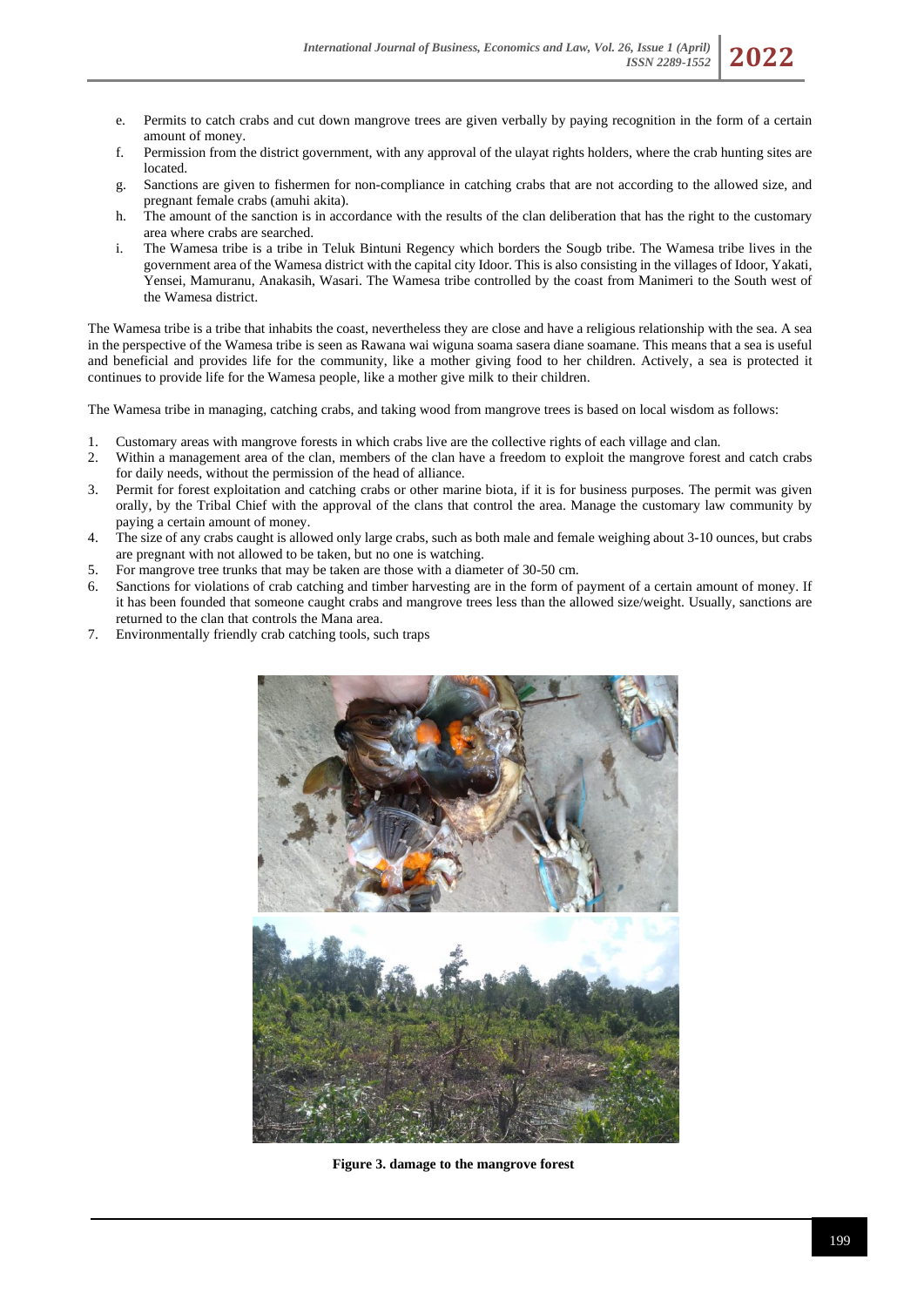Various local wisdoms of Indigenous Law Communities can be formed with regulations to legalize various customary law rules and local wisdom, since these rights are an authority of the district/city. In contrast, as in Law Number 23 of 2014 concern to Regional Government, in the appendix, it was stated that: the authority of city districts is Determination of the recognition of MHA, local wisdom or traditional knowledge. Conditionally, the right to local wisdom or traditional knowledge and the rights of MHA related to environmental protection and management located in the regency/city area. Increasing the capacity of MHA, local wisdom or traditional knowledge and the rights of local wisdom or traditional knowledge and MHA rights related to environmental protection and management in the district/city area. Organizing education, training, and environmental education for community institutions at the district/city level. Giving environmental awards at the district/city level.

Ultimatelly, a delegative authority and attribution in the Regional Government Law, become a strong basis for the Teluk Bintuni Regency government to form regional regulations and/or regional head regulations. This is in line with the use of law as a tool of social control (Law as a tool of social control).

Regulation and strengthening of the implementation for local wisdom between indigenous and tribal peoples, both the Sough and Wamesa tribes, in order to preserve crabs and mangrove forests, due to the reality of shipping 1-2 tons of crabs out of Bintuni Bay day to day. It was not to mention the crabs that are consumed by locally people, as well as the harvesting of mangrove trees. Uncontrollable, resulting in slowly but surely the wealth of natural resources in Bintuni Bay will be extinct, and what remains is only a story that has become a myth that Bintuni Bay has a wealth of natural resources, crabs and mangrove forests, whose benefits contribute to human life.

### **CONCLUSION**

Policies were formulated in regulations in the form of legislation at the Central level, West Papua Province, and Teluk Bintuni Regency, which have had accommodated by conservation and sustainability policies and conservation for living natural resources and ecosystems in general, not really specific, yet.

Eventually, any specific policy formulations for the conservation of crabs and mangroves in Teluk Bintuni Regency have not been accommodated in regional regulations or regional head regulations.

Furthermore, the local wisdom of the Indigenous Peoples in Bintuni Bay, especially Sougb and Wamesa tribes, contributes to the preservation of crabs and mangroves with regard to fishing time, crab size, fishing gear, wood size, and the application of sasi in each customary area.

Policy formulation at the implementation level should be followed up with local legal product regulations, which are appropriate to accommodate crab, and mangrove conservation policies in accordance with the mandate of the RPJM regional regulation. Additionally, Regional Regulation Number 1 of 2019 concern to the Protection and Recognition of Indigenous Law Communities; The local wisdom of MHA as living law should be synergy and accommodated in local regulations, which regulate the preservation of crabs and mangroves, as a manifestation of the legal function as a social engineering function.

#### **REFERENCES**

- Anugrah, SA. "Pengertian Kebijakan." Journal of Chemical Information and Modeling, 2016. https://elearning.menlhk.go.id/pluginfile.php/845/mod\_resource/content/1/pengertian\_kebijakan.html#:~:text=Kebijakan adalah rangkaian konsep dan,kelompok sektor swasta%2C serta individu.
- Apouw, Aribert I J, and Stefanus Sampe. "Definisi Pelestarian." *Sustainable Development* 25, no. 4 (2017): 320–28. http://dx.doi.org/10.1016/j.landurbplan.2014.01.022.

Asriyana, and Yuliana. *Produktivitas Perairan: Edisi Revisi*. Jakarta: Bumi Aksara, 2021.

Hammar, Roberth Kurniawan Ruslak. *Bunga Rampai Hukum Dan Kearifan Masyarakat Hukum Adat*. Edited by Budiman. Manokwari: Yayasan Caritas Papua, 2020.

———. *Penataan Ruang Berbasis Kearifan Lokal: Implikasi Penataan Ruang Terhadap Hak Ulayat Masyarakat Hukum Adat*. Yogyakarta: Calpulis, 2017. https://books.google.nl/books?id=XwazswEACAAJ.

Hashina, Nika Halida. "Contoh Fungsi Kearifan Lokal Bagi Kelestarian Lingkungan," 2021. https://tirto.id/contoh-fungsikearifan-lokal-bagi-kelestarian-lingkungan-gbLJ.

- Idha, Nirmalasari, and Fredinan Yulianda. "Model Pengelolaan Kepiting Bakau Untuk Kelestarian Habitat Mangrove Di Taman Nasional Kutai Provinsi Kalimantan Timur ( The Model of Mud Crab ( Scylla Serrata ) Management for Habitat Preservations of Mangrove in Kutai National Park , East Kalimantan Prov" 24, no. 2 (2017): 55–65. https://doi.org/10.22146/jml.23079.
- Janna, An Nisa Rodhatul. "Kondisi Ekosistem Hutan Mangrove Di Pulau Bintuni Papua Barat," 2020. https://www.kompasiana.com/annisarodhatuljannah/5e762d0b097f367e771206e2/kondisi-ekosistem-hutan-mangrove-dipulau-bintuni-papua-barat.
- Mitchell, B, D H Rahmi, and B Setiawan. *Pengelolaan Sumberdaya Dan Lingkungan*. Yogyakarta: Gadjah Mada University Press, 2003.
- News, Belleo. "Hutan Mangrove Di Teluk Bintuni, Papua Barat, Terancam Rusak Parah," 2021. https://kumparan.com/balleonews/hutan-mangrove-di-teluk-bintuni-papua-barat-terancam-rusak-parah-1woAaTHS1w6/full.

Poedjirahajoe, Erny. *Ekosistem Mangrove, Karakteristik, Fungsi Dan Dinamikanya*. Yogyakarta: Gosyen Publishing, 2019.